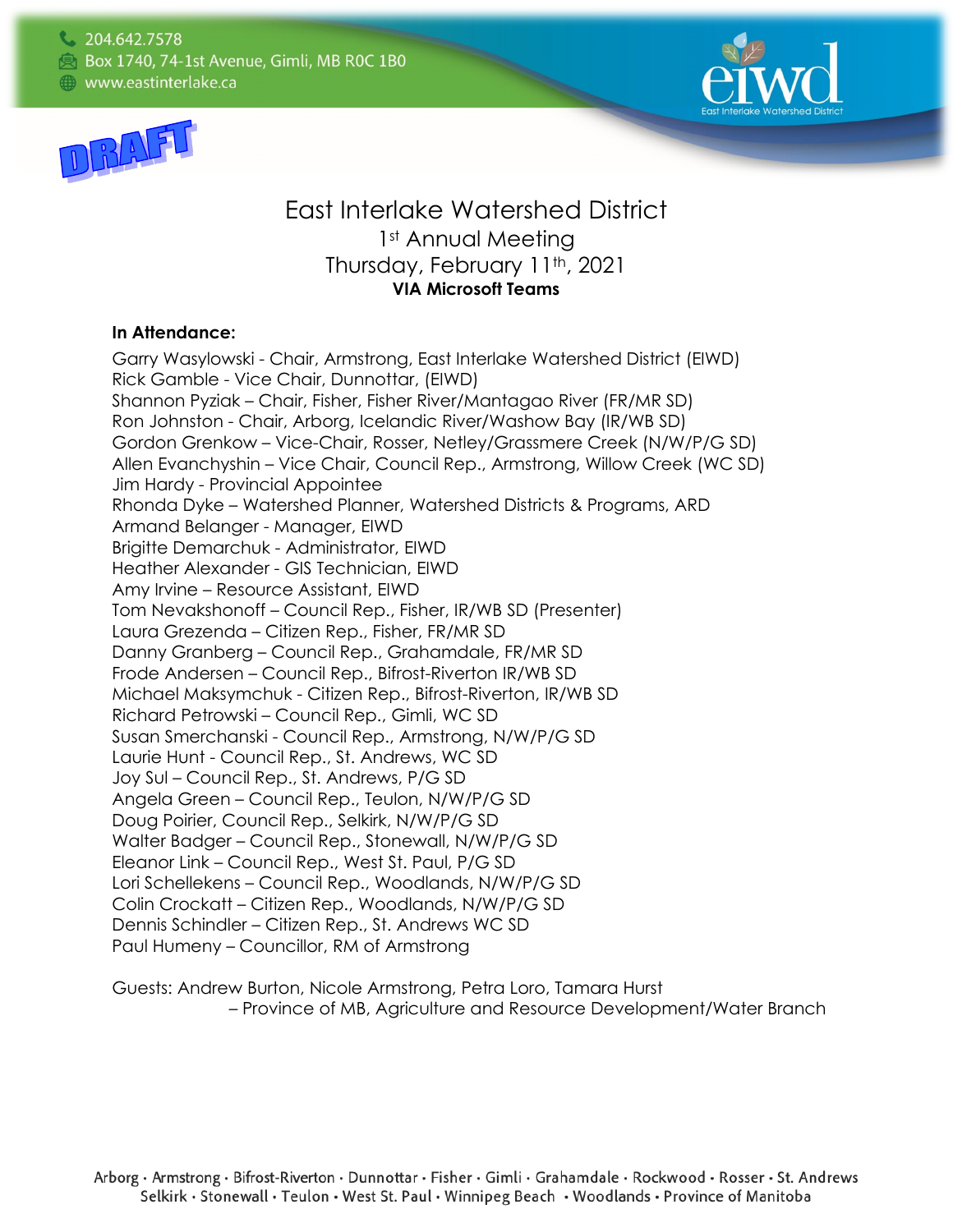

## **1.1 Call to Order**

Garry Wasylowski called meeting to order at 9:04 A.M.

## **1.2 Approval of Agenda**

**MOTION:** Be it resolved that the agenda be approved as presented **Resolution 101-1.2-21**

 **Moved by: R. Gamble – Seconded by: R. Johnston**

**CARRIED**

# **1.3 Approval of the December 9th, 2019, 14th Annual EICD AGM minutes MOTION:** Be it resolved that the minutes be approved as presented **Resolution 102-1.3-21**

**Moved by: S. Pyziak - Seconded by: L. Hunt**

### **CARRIED**

- **1.4 Presentation –** Nutrient target regulations for Lake Winnipeg from the Province Andrew Burton, Nicole Armstrong – Director of the Water Branch
	- Nutrient pollution is one of the single largest water quality challenges facing jurisdictions all over the world including Manitoba

## **1.5 Chair:** G. Wasylowski

- − Welcomed and thanked everyone for attending
- − New funding: GROW and Conservation Trust Fund and Ag Action
- − LiDAR gives us the ability to run LiDAR and put grants together to help reduce nutrients from entering Lake Winnipeg
- − Netley/Grassmere IWMP to be revised

## **1.6 Manager:** A. Belanger

- − Combining LiDAR with culvert inventory to pinpoint projects
- − Projects: shelterbelt in Riverton and in Seven Oaks
- − Sealed 32 wells
- − Goats grazing at the Gimli High school
- − Over 30 potential projects for the GROW fund
- \* Tom Nevakshonoff Wetland Enhancement project
	- The principal benefit of this project will be the staged release of agriculture run-off and water storage as well as aquifer recharge for the farm. No trees were lost during development and habitat for waterfowl was created